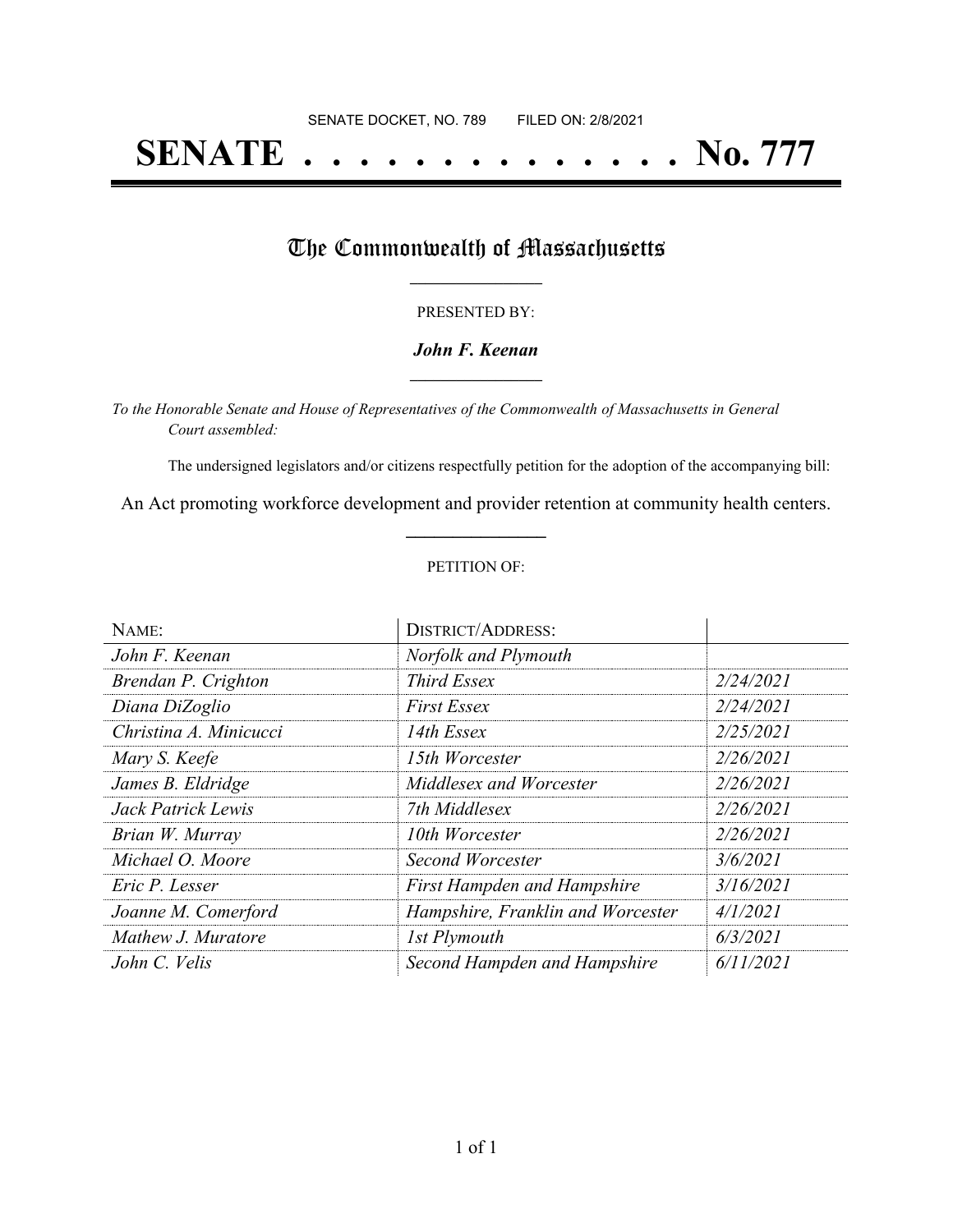## SENATE DOCKET, NO. 789 FILED ON: 2/8/2021 **SENATE . . . . . . . . . . . . . . No. 777**

By Mr. Keenan, a petition (accompanied by bill, Senate, No. 777) of John F. Keenan, Brendan P. Crighton, Diana DiZoglio, Christina A. Minicucci and other members of the General Court for legislation to promote workforce development and provider retention at community health centers. Health Care Financing.

### [SIMILAR MATTER FILED IN PREVIOUS SESSION SEE SENATE, NO. *690* OF 2019-2020.]

## The Commonwealth of Massachusetts

**In the One Hundred and Ninety-Second General Court (2021-2022) \_\_\_\_\_\_\_\_\_\_\_\_\_\_\_**

**\_\_\_\_\_\_\_\_\_\_\_\_\_\_\_**

An Act promoting workforce development and provider retention at community health centers.

Be it enacted by the Senate and House of Representatives in General Court assembled, and by the authority *of the same, as follows:*

- 1 SECTION 1. Chapter 118E of the General Laws, as appearing in the 2018 Official
- 2 Edition, is hereby amended by adding the following new section:-
- 3 Section 79. The division shall establish a community health center Nurse Practitioner
- 4 residency program for the purposes of recruiting and retaining Nurse Practitioners at community
- 5 health centers in order to increase access to high-quality community-based primary and

6 preventative care.

7 These programs shall: